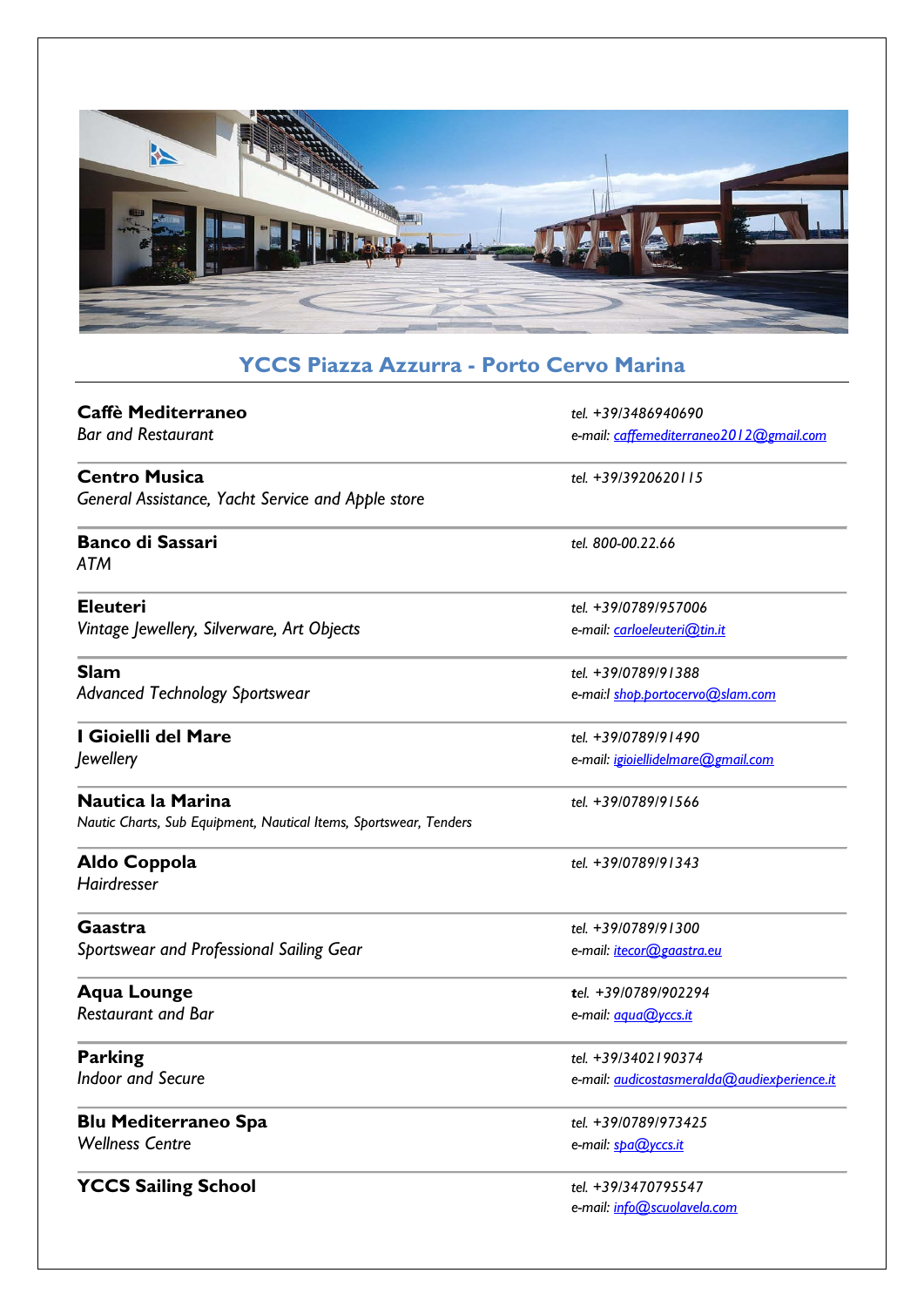

## **BOATYARD SERVICES**

Cantiere Porto Cervo Srl *tel. +39/0789/905404* 07021 Porto Cervo *fax +39/0789/91423*

Cantieri Costa Smeralda S.p.A. *tel. +39/0789/58645* Via dei Lidi *fax +39/0789/57087* Zona Industriale *[info@cantiericostasmeralda.com](mailto:info@cantiericostasmeralda.com)*

*[info@cantiereportocervo.com](mailto:info@cantiere.com) [www.cantiereportocervo.com](http://www.cantiereportocervo.com/)*

07026 Olbia *[www.cantiericostasmeralda.com](http://www.cantiericostasmeralda.com/)*

#### **NAUTICAL SERVICES**

SEA WORLD SERVICES S.R.L. *tel. +39/0789/91693* Transfer of containers and boats by sea, *fax +39/0789/91374* assistance with yard services and  $sws@swsportocervo.com$ sail equipment [www.swsportocervo.com](http://www.swsportocervo.com/)

#### **ACCOMMODATION**

#### **LUXURY HOTELS**

| <b>HOTEL CALA DI VOLPE</b>                           | tel. +39/0789/976111 - fax +39/0789/976617<br>caladivolpe@luxurycollection.com - www.caladivolpe.com                |
|------------------------------------------------------|---------------------------------------------------------------------------------------------------------------------|
| <b>HOTEL PITRIZZA</b>                                | tel. +39/0789/930111 - fax +39/0789/930611<br>pitrizza@luxurycollection.com - www.pitrizzahotel.com                 |
| <b>HOTEL ROMAZZINO</b>                               | tel. +39/0789/977111 - fax +39/0789/96258<br>romazzino@luxurycollection.com - www.romazzinohotel.com                |
| <b>CERVO HOTEL &amp;</b><br><b>CONFERENCE CENTER</b> | tel. +39/0789/931111 - fax +39/0789/931613<br>cervo@Sheraton.com - www.hotelcervocostasmeralda.com                  |
| <b>HOTELS</b>                                        |                                                                                                                     |
| <b>HOTEL LE GINESTRE ****</b>                        | tel. +39/0789/92030 - fax +39/0789/94087<br>info@leginestrehotel.com - www.leginestrehotel.com                      |
| <b>GRAND HOTEL IN PORTO CERVO ****</b>               | tel. +39/0789/91533 - fax +39/0789/91508<br>prenotazioni@grandhotelinportocervo.com - www.grandhotelinportocervo.it |
| <b>COLONNA PARK HOTEL****</b>                        | tel. +39/0789/91238 - fax +39/0789/91178<br>colonnapark@itihotels.it - www.colonnaparkhotel.it                      |
| <b>HOTEL RELAIS COLONNA ****</b>                     | tel. +39/0789/92627 - fax +39/0789/92672<br>relaiscolonna@itihotels.it - www.relaiscolonnaportocervo.it             |
| <b>HOTEL BALOCCO ****</b>                            | tel. +39/0789/91555 - fax +39/0789/91510<br>info@hotelbalocco.it www.hotelbalocco.it                                |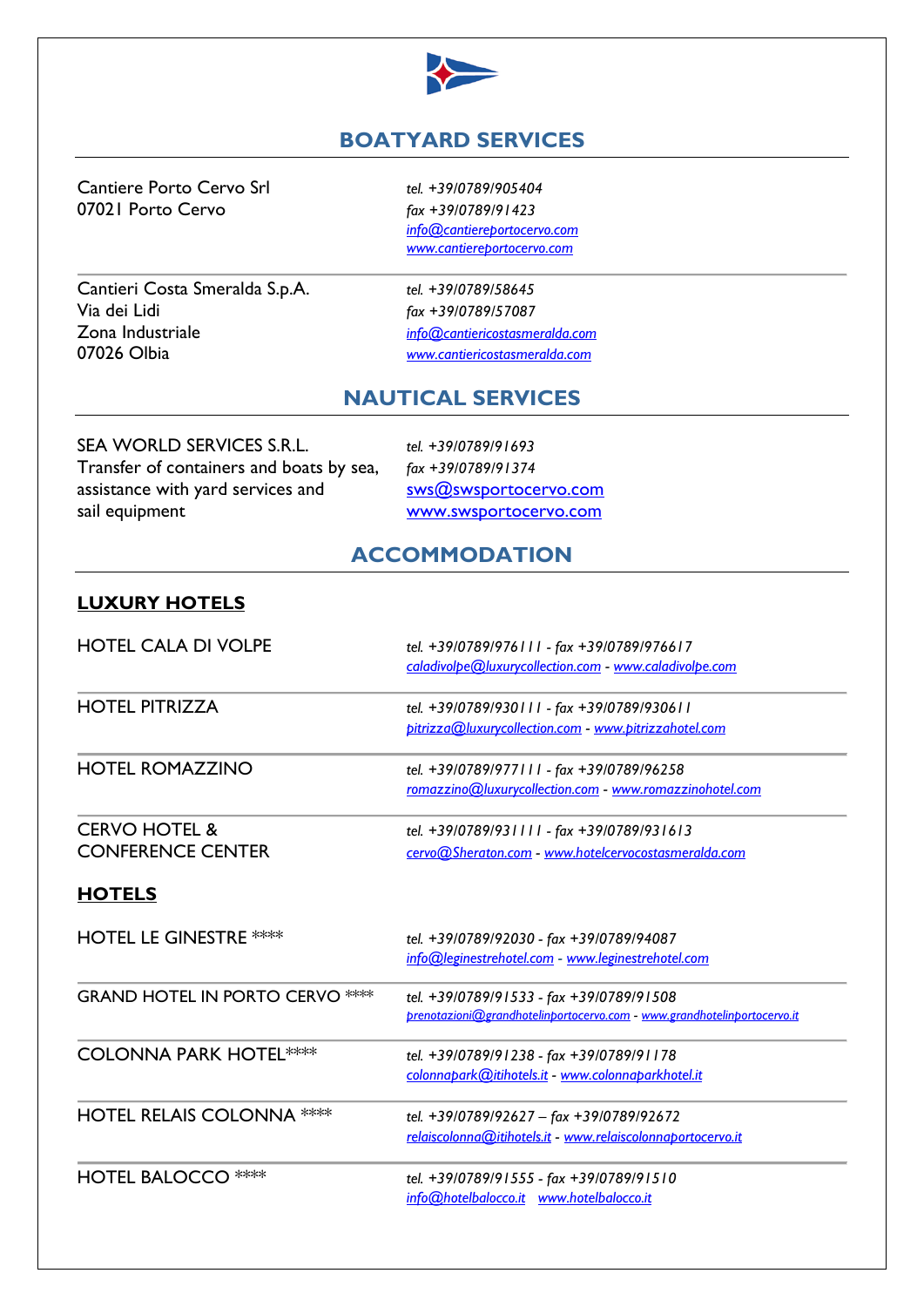

| <b>HOTEL LUCI DI LA MUNTAGNA ****</b>                           | tel. +39/0789/92051 - fax +39/0789/92290<br>reception@luci-di-la-muntagna.it - www.alpitourworldhotels.com     |
|-----------------------------------------------------------------|----------------------------------------------------------------------------------------------------------------|
| <b>DOLCE VITA HOTEL ****</b>                                    | tel. +39/0789/91855 - fax +39/0789/906532<br>info@hotel-dolcevita.it - www.hotel-dolcevita.it                  |
| <b>HOTEL LE PALME ****</b>                                      | tel. +39/0789/906011 - fax. +39/0789/906012<br>info@hotellepalmeportocervo.it - www.hotellepalmeportocervo.it  |
| <b>HOTEL PICCOLO PEVERO ***</b>                                 | tel. +39/0789/94551 - fax +39/0789/92683<br>info@piccolopevero.it - www.hotelpiccolopevero-costasmeralda.com   |
| <b>SELIS HOTEL ***</b>                                          | tel. +39/0789/98630 - fax +39/0789/98631<br>info@selishotel.com - www.selishotel.com                           |
| <b>HOTEL VALDIOLA ***</b>                                       | tel. +39/0789/96215 - fax +39/0789/96652<br>info@hotelvaldiola.com - www.hotelvaldiola.com                     |
| <b>COUNTRY SPORTING CLUB</b>                                    | tel. +39/0789/91818 - fax +39/0789/91121<br>booking.country-sporting@itihotels.it - www.countrysportingclub.it |
| <b>APARTMENTS</b>                                               |                                                                                                                |
| <b>RESIDENCE BOUGAINVILLAE</b>                                  | tel. +39/0789/91640 - fax +39/0789/91717<br>bougares@tiscali.it - www.bougainvillae.com                        |
| <b>IMMOBILMARE s.n.c.</b>                                       | tel. +39/0789/91422 - fax +39/0789/91569<br>info@immobilmare.it - www.immobilmare.it                           |
| <b>RESIDENCE DELL'ORSO</b><br>Poltu Quatu                       | tel. +39/0789/99001 - fax +39/0789/957078<br>info@orsodiving.com - www.orsodiving.com                          |
| <b>BAGAGLINO / I GIARDINI DI PORTO CERVO</b><br>Liscia di Vacca | tel. +39/0789/906122 - fax +39/0789/906254<br>booking@bagaglinomultivillage.it - www.bagaglinomultivillage.it  |
| DE LUXE HOME S.r.l.<br>Località Cala del Faro - Porto Cervo     | tel.0789/906055 - fax. 0789/903411<br>info@deluxehome.it - www.deluxehome.it                                   |

### **TRANSPORT**

**by plane**: *Olbia - Costa Smeralda airport is about 30 kms from Porto Cervo. [www.geasar.it](http://www.geasar.it/)*

**by ferry**: *from / to Olbia, Golfo Aranci from / to Genova, Livorno, Piombino, Civitavecchia:*

| <b>MOBY</b>                | www.moby.it - tel. 199 30 30 40           |
|----------------------------|-------------------------------------------|
| <b>TIRRENIA</b>            | www.tirrenia.it $-$ tel. 892.123          |
| CORSICA – SARDINIA FERRIES | www.corsica-ferries.it - tel. 199 400 500 |
| <b>GRANDI NAVI VELOCI</b>  | www.gnv.it - tel. +39 010 20 94 591       |